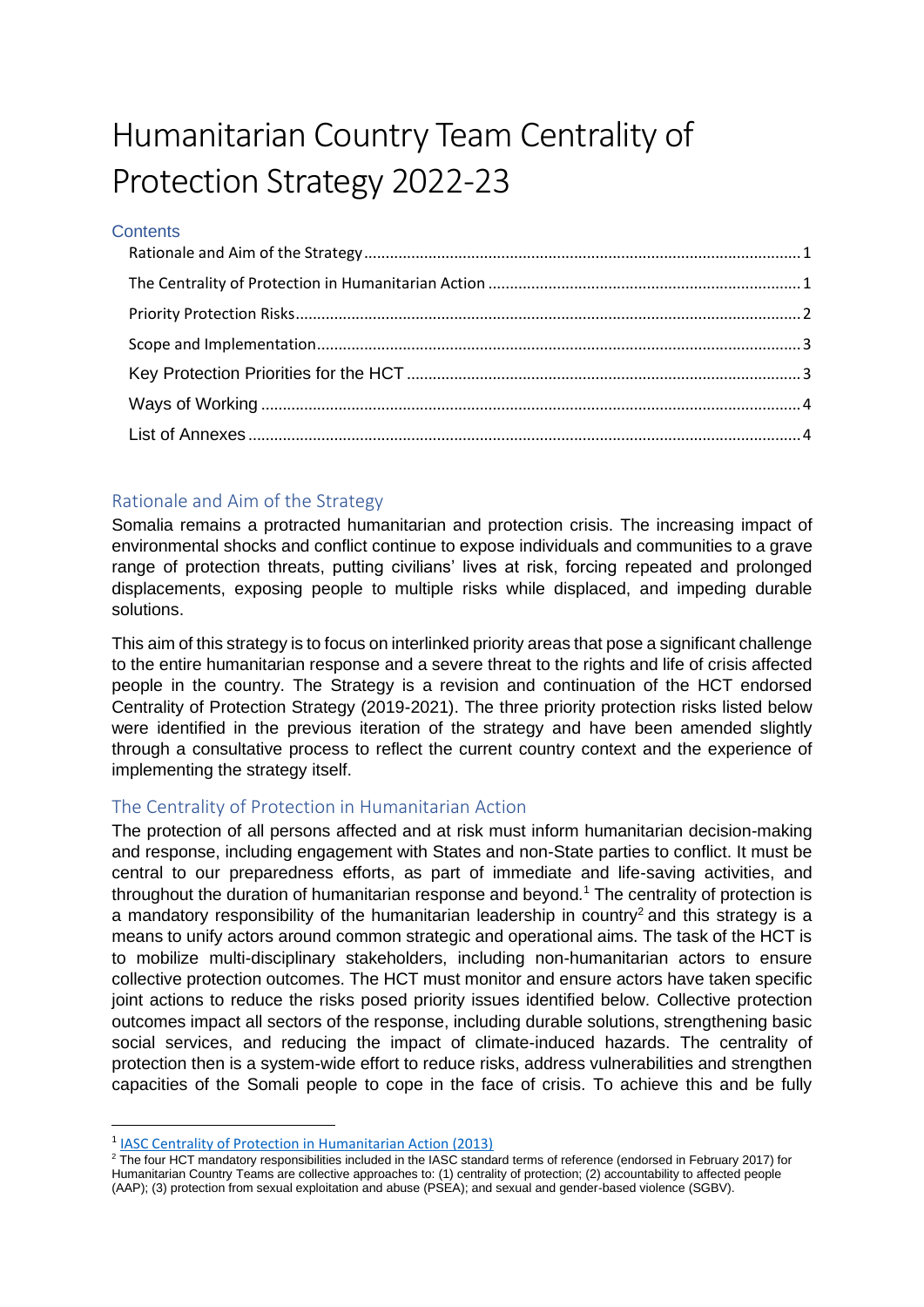accountable, the humanitarian response must begin from the perspective of the crisis affected communities in Somalia.

## <span id="page-1-0"></span>Priority Protection Risks

Three overarching risks continue to affect the dignity, safety and security of crisis affected communities and vulnerable individuals in the country. To reduce these risks a structured and systematic attempt to address them and reduce the threat they pose is necessary. The key risks are;

- **1. Reducing the risk of exclusion and denial of access to assistance** The issue of exclusion is complex in the context of Somalia, particularly in the humanitarian sector. There is need for a better understanding of the risk/threat of exclusion (including characteristics that increase this risk; disability, gender and minority and marginalised clan status) and difficulties in the accurate identification of those in need of assistance and protection, either due to poorly defined vulnerability and targeting criteria, manipulation of humanitarian processes, including fraud and taxation, etc, lack of understanding of distribution modalities (e.g., phone cash transfers), biases inherent in the humanitarian architecture including favouritism, and/or deliberate denial of assistance including, in form of economic or physical blockages, etc. In addition, the humanitarian system led by the HCT needs to proactively ensure the inclusion of minority and other marginalized communities as well as IDP voices, and their wider networks of community based, local governance mechanisms, and diaspora networks, who contribute remittances and other support. Any such engagement needs to be undertaken while keeping in mind a 'do no harm' approach, while stimulating awareness and adherence to humanitarian principles. Persons with disabilities in Somalia face additional barriers and risks and are often excluded from humanitarian assistance either due to lack of information, inappropriate mechanisms to facilitate their inclusion, pre-existing discrimination, stigma, and lack of adequate consideration. The HCT commits to increase efforts to identify barriers, risks, and enablers for people with disabilities and to take concrete steps to strengthen the inclusion of people with different types of disability. There is evidence that members of minority clans also face additional barriers in equitably accessing humanitarian support. The HCT needs to commit to increasing efforts to identify barriers, risks, and enablers for members of minority clans and to take concrete steps to address these.
- **2. The impact of continued and prolonged displacement -** Protection analysis highlights the extremely difficult situation in IDP settlements across the country, in light of growing displacement, due to floods, drought and conflict and continuing protracted and secondary/multiple displacement situations (including the particular challenges facing refugee returnees who get displaced again). The IDPs in these displacement locations frequently live in undignified and hazardous circumstances, where they face multiple protection risks/threats such as, unlawful evictions, overcrowded and unsanitary environments with limited access to basic services, exposure to explosive hazards, increased risk of Gender Based Violence (GBV), negative coping mechanisms such as child marriage and child labour, and tension with the host community. Children and young people (mainly male) in displaced situation, particularly those from Al-Shabaab controlled areas face risks of arbitrary arrest once out of those controlled areas, and therefore live in fear and sometimes isolation. Lastly, IDPs continue to struggle to end their displacement and pursue voluntary, informed, safe, and dignified durable solutions based on their individual and household needs.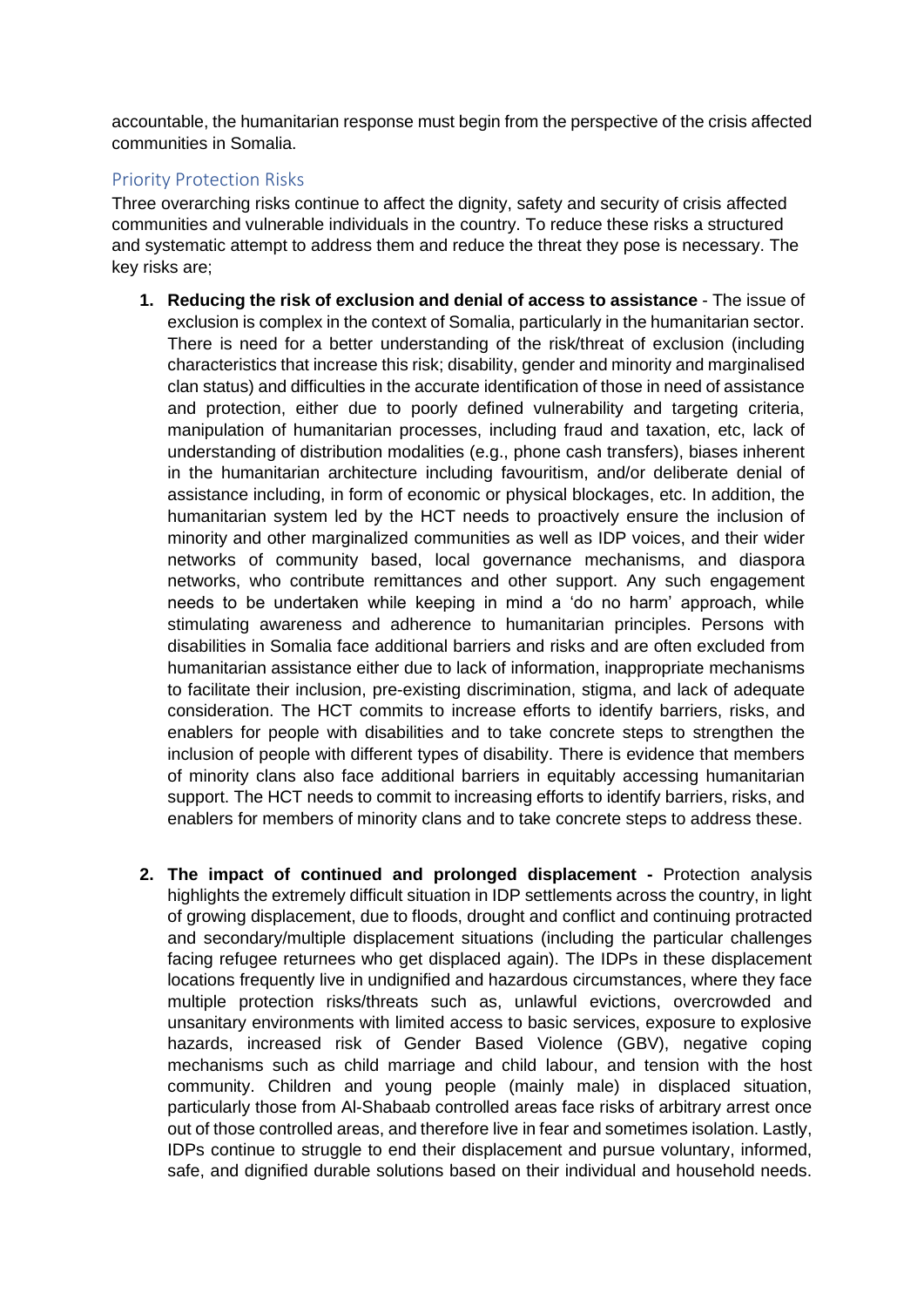By utilizing the reach, capacity, and weight of the whole humanitarian system, the safety, dignity, and well-being of these displacement affected populations (including, the heavily burdened host communities) can be strengthened.

However, IDPs are not the only community affected by such risks, hosting areas and communities, are also at risk of increased protection threats, both in rural and urban areas and any principled response must take a broad, holistic approach that understand and meets the need of the most vulnerable communities in high-risk areas.

**3. Failure to sufficiently protect civilians and their assets from indiscriminate attack -** A focus of the humanitarian response and provision of protection services has been on areas accessible for humanitarian organizations (thus forcing IDPs to move to find assistance) or in drought impacted communities in accessible, less conflict prone areas. Areas with active conflict, while benefitting from some measure of the humanitarian response, have seen minimal protection engagement through the efforts of some highly motivated individual organizations, including, some local partners.

### <span id="page-2-0"></span>Scope and Implementation

This 24-month strategy affirms that protection is a collective responsibility of the entire Humanitarian Country Team (HCT) and requires system wide commitment.<sup>3</sup> It addresses the most significant protection risks and violations faced by affected populations that impact the entire humanitarian system in Somalia. They require a common position, a joint response and collective and sustained advocacy by the HCT throughout the humanitarian programme cycle and the cycle of this strategy. The Centrality of Protection remains a strategic objective of the humanitarian response and is outlined in detail in the Humanitarian Response Plan 2022. The strategy also acknowledges the role and contribution of *nexus* actors, the UN Country Team (UNCT), the UN Mission in Somalia (UNSOM) and development actors, to achieve protection goals and will increase collaboration on the priorities across the nexus. The strategy has a 'living' implementation plan, monitored by an inter-agency Implementation Support Group (ISG). The group will provide quarterly updates to the HCT. The implementation plan should be adjusted as required, based on changes to the country context and emerging system-wide, protection threats.

#### <span id="page-2-1"></span>Key Protection Priorities for the HCT<sup>4</sup>

The key protection priorities listed below are agreed as identifying risks/threats that can only be prevented, mitigated, and/or addressed collectively by the humanitarian response.

- 1. **Reducing exclusion and denial of assistance** Identifying and addressing differential forms of exclusion that is based on age, gender, ability, ethnicity, or clan affiliation through principled, equitable and quality humanitarian assistance.
- 2. **Reducing the risks associated with displacement -** Addressing critical protection concerns that persist due to protracted displacement in sites and the lack of appropriate solutions (local integration, return, or settlement elsewhere) for the displaced.

<sup>&</sup>lt;sup>3</sup> Refer to the [Inter-Agency Standing Committee \(IASC\) Centrality of Protection statement \(2013\)](file:///C:/Users/mattb/AppData/Local/Microsoft/Windows/INetCache/Content.Outlook/FZS9XADY/the%20Inter-Agency%20Standing%20Committee%20(IASC)%20Centrality%20of%20Protection%20statement%202013), IASC Policy [on Protection in Humanitarian Action \(2016\)](https://interagencystandingcommittee.org/system/files/2020-11/IASC%20Policy%20on%20Protection%20in%20Humanitarian%20Action%2C%202016.pdf)

<sup>&</sup>lt;sup>4</sup> The priorities over-arching key protection risks/threats that affect the whole humanitarian response in Somalia, in some cases overlapping, and in other cases concentrated in geographical pockets or affecting only certain communities or individuals within communities.